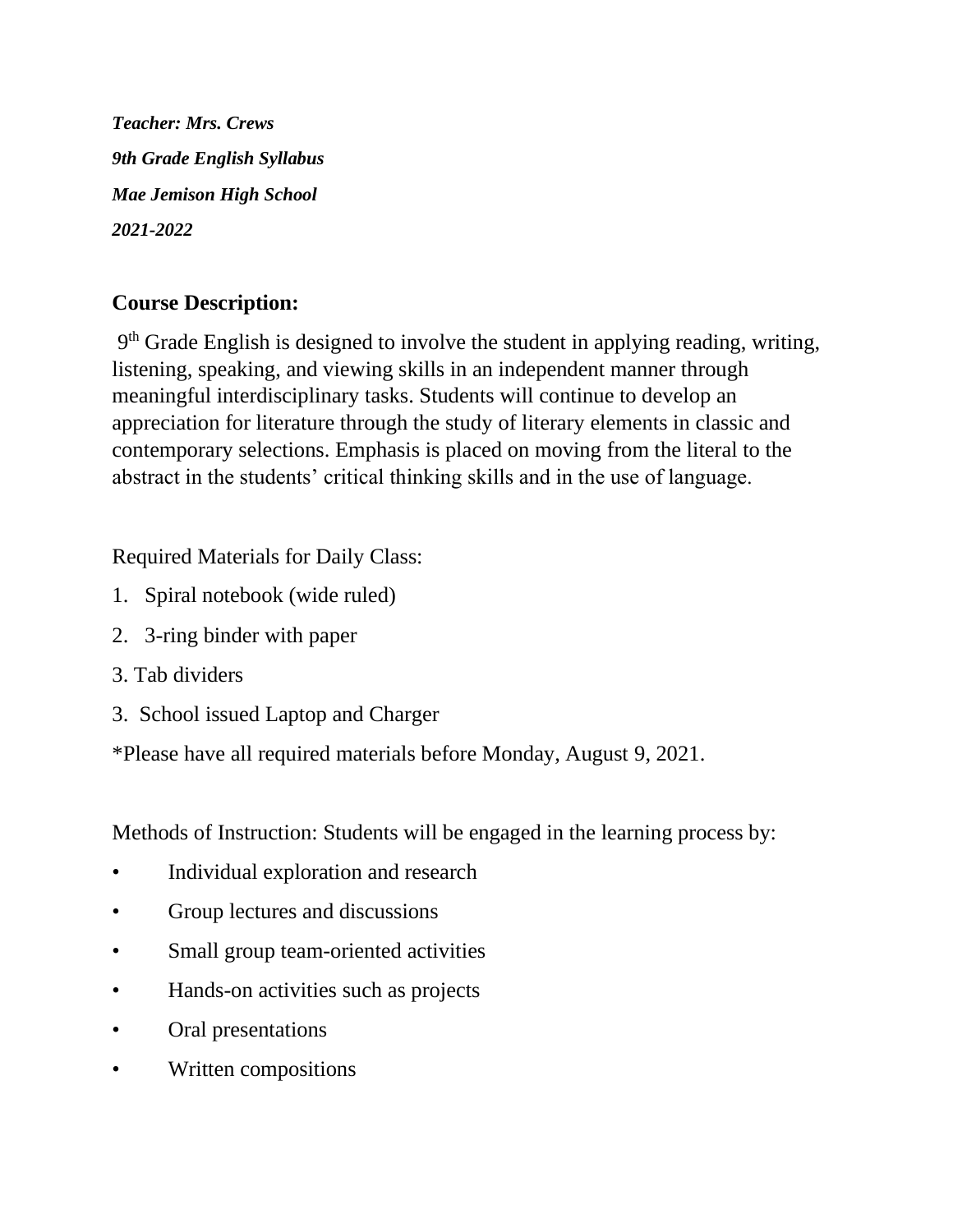Course Competencies:

1. Use word recognition and vocabulary skills to communicate.

2. Apply strategies and skills to comprehend, respond to, interpret, or evaluate a variety of texts of increasing levels of difficulty.

3. Express, communicate, evaluate, or exchange ideas effectively.

4. Apply Standard English to communicate

Course Expectations:

• Attendance is necessary to keep up with the class. If a student misses class time, they are missing the instruction time needed to learn a skill. However, if a student must miss class, they are required to make up missed work in a timely manner.

Students are expected to be in their seat when the tardy bell rings. If not, they will be counted tardy.

Students are required to participate in class and be respectful to their peers, themselves, and their teacher. Consequences for misconduct may include loss of daily participation points, written assignments, parent notification, or office referral.

• Plagiarism and cheating have no place in a community of learners. Each student is required to put forth their personal best. Everyone has something important and valuable to add to our learning experience. If a student is suspected of plagiarism or cheating, the parents and the principal will be notified, and consequences will be determined.

Students are required to keep up with their assigned reading and turn in assignments on time. Students will lose daily participation points and valuable learning experiences if they come to class unprepared.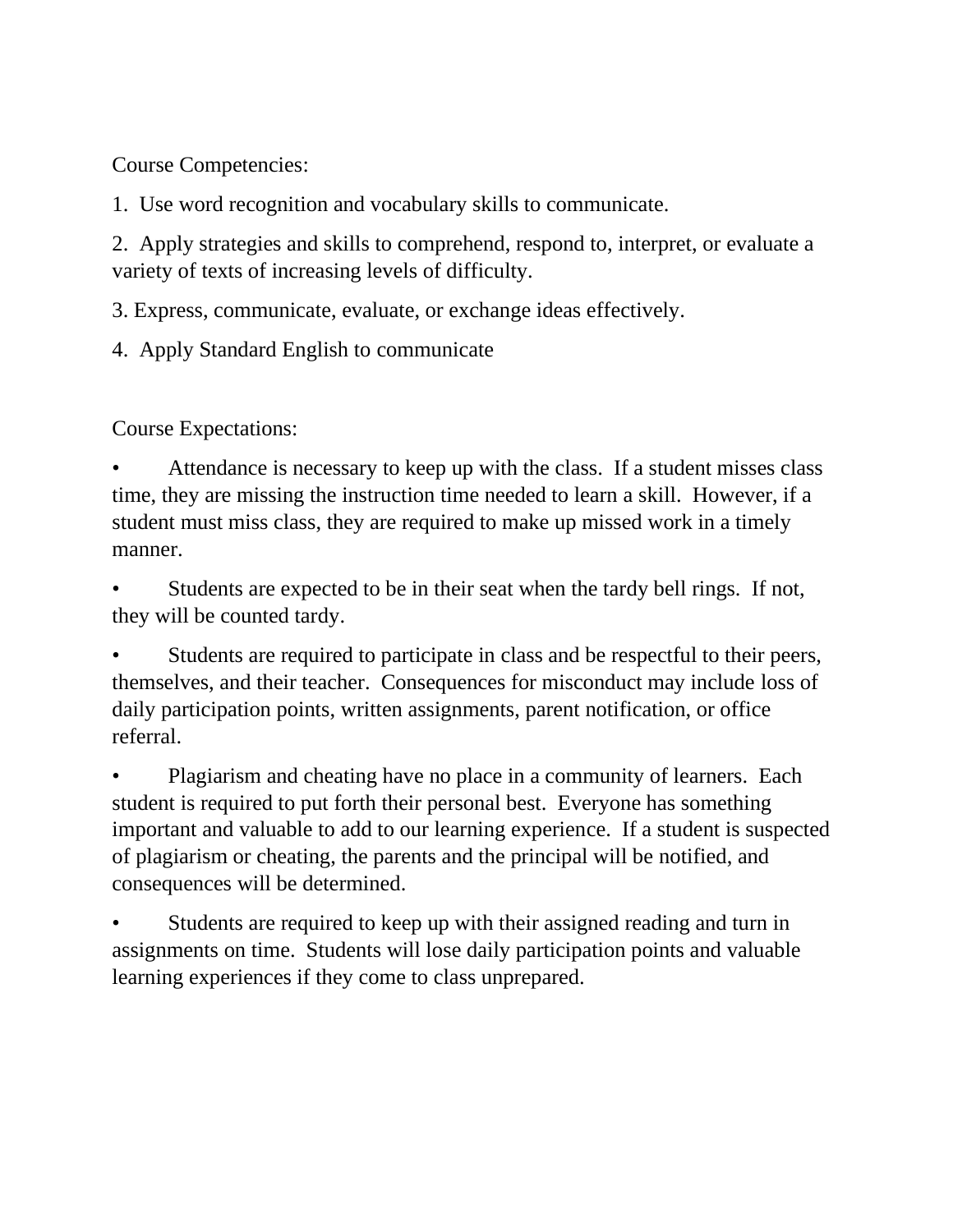### **Major Works and Assignments**:

We have many exciting and enriching activities to look forward to this year. Some of these will require outside preparation and the aid of a parent to be successful. Here is a list of required major projects that each student will be responsible for.

Writing Samples: Journal writing, sentence writing strategy, paragraph writing strategy, informative essay, narrative, 5 paragraph essays

## **Readings:**

- *To Kill a Mockingbird*
- *Animal Farm*
- *The Odyssey*
- *Romeo and Juliet* \*More readings such as short stories, poems, etc. will be used as supplemental material.

# **Grading:**

Students will be graded in a variety of ways including formal assessments such as tests; participations grades for daily work; and authentic assessments using rubrics for oral presentations, projects, and written assignments. Students will be encouraged to self-evaluate their work and to evaluate their peers' work. The grading scale is as follows:

- $100 90 = A$
- $89 80 = B$
- $79 70 = C$
- $69 60 = D$
- 59 and below  $=$  F

Your grade in class depends on the work and effort you put forth. Grades will be determined by daily grades, quizzes, projects, and tests.

· 40% Formative Assessments; Examples include daily assignments, homework, quizzes, etc.